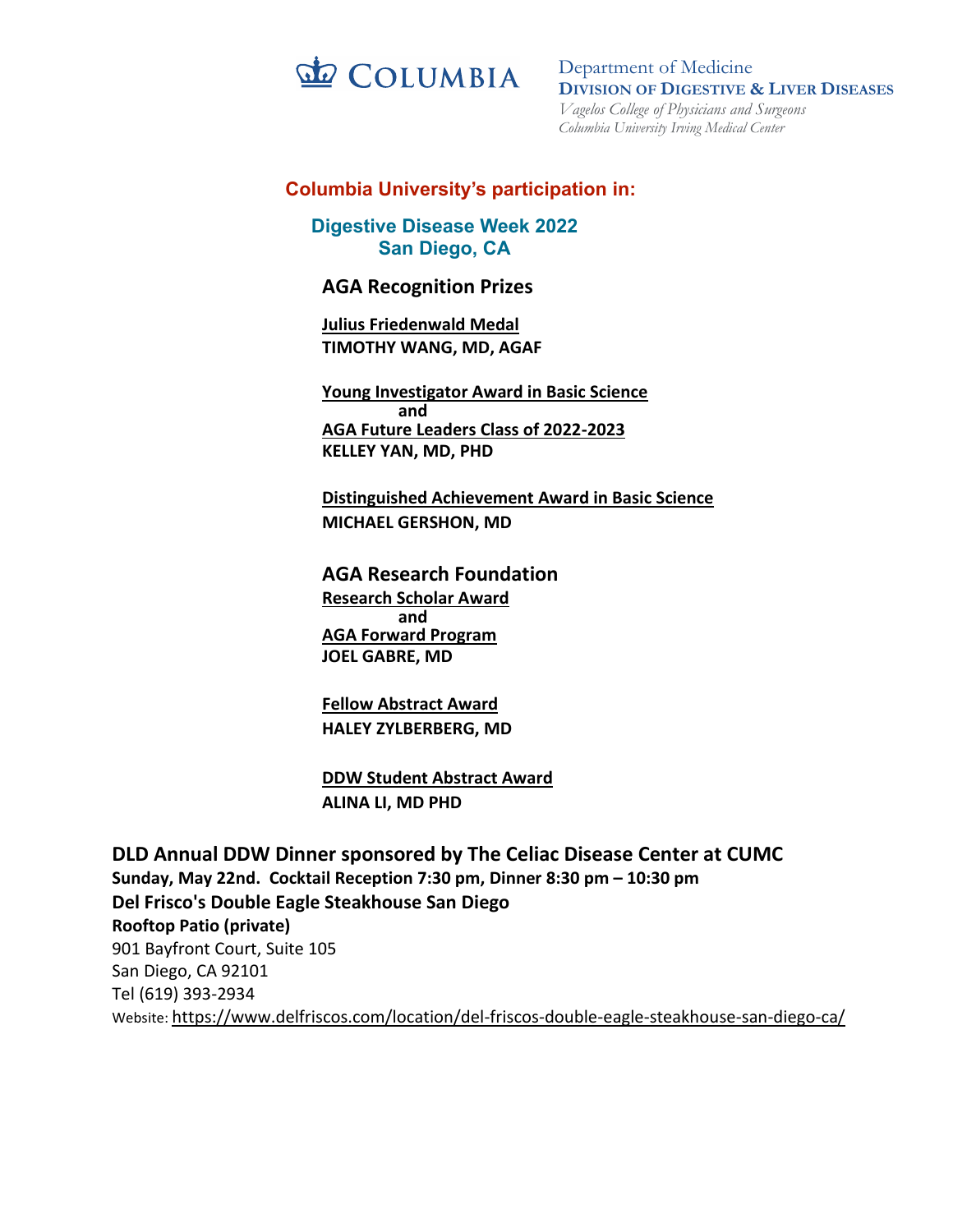## **Julian Abrams, MD, MS**

Oral Presentation: Non-Invasive Detection of Upper GI Cancers Session: 8-9:30 Beyond Stool: Non-Invasive Biomarkers for Cancer Detection (Translational Symposium) Room 30 Talk number is Sp350

### **Benjamin Lebwohl**

2022 AGA Postgraduate Course: Case-Based Luncheon Breakout 12 — Dilemmas in celiac disease Session Date: May 21, 2022 Session Time: May 21, 2022 from **12:30 PM to 1:15 PM**

### **POSTERS 12:30 PM to 1:30 PM**

### **Alyyah Malick (MS4)**

Session Type: Poster Session Session Title: Obesity: Endoscopic and Surgical Therapies Session Date & Time: May 21, 2022 from 12:30 PM to 1:30 PM PDT (UTC –7) Presentation Title: OBESITY IS NOT ASSOCIATED WITH ADVERSE OUTCOMES AMONG HOSPITALIZED PATIENTS WITH CLOSTRIDIOIDES DIFFICILE INFECTION Mentor: Daniel Freedberg

#### **Sanskriti Varma (PGY3)**

Session Type: Poster Session Session Title: IBD: Natural History, Environmental Exposures, and Outcomes Session Date & Time: May 21, 2022 from 12:30 PM to 1:30 PM PDT (UTC –7) Presentation Title: PROTON-PUMP INHIBITORS AND RISK OF ENTERIC INFECTION IN INFLAMMATORY BOWEL DISEASE: A SELF-CONTROLLED CASE SERIES STUDY Mentor: Daniel Freedberg

#### **Priya Sehgal**

Session Type: Poster Session Session Title: IBD: Epidemiology Session Date & Time: May 21, 2022 from 12:30 PM to 1:30 PM PDT (UTC –7) Presentation Title: OBESITY AND ITS ROLE IN THE LATE-ONSET DIAGNOSIS OF INFLAMMATORY BOWEL DISEASE CoAuthors: Priya Sehgal, Bo Shen, Dan Freedberg

#### **Xiao-Fei Kong, MD, PhD**

Session Type:Poster Session Session Title: Advancements in Population Health Cancer Screening: Gastric, Esophageal, Hepatocellular, Other Cancer Screening Session Date & Time: May 21, 2022 from 12:30 PM to 1:30 PM PDT (UTC –7) Presentation Title: EARLY-ONSET GASTROINTESTINAL MALIGNANCIES IN PRIMARY IMMUNE DEFICIENCY: A SYSTEMATIC REVIEW CoAuthors: Beishi Zheng, Howard Chung, Bing Chen, Siming Sun, Peter HR Green, Timothy C Wang, Xiao- Fei Kong

### **Xiao-Fei Kong, MD, PhD**

Session Type: Poster Session Session Title: Celiac Disease and Gluten Related Disorders Session Date & Time: May 21, 2022 from 12:30 PM to 1:30 PM PDT (UTC –7) Presentation Title: GENETIC DISSECTION OF CELIAC DISEASE BASED ON HLA-DQ STATUS CoAuthors: Alexandre Bolze, Xiao-Fei Kong, Elizabeth T Cirulli, Kelly M Schiabor Barrett, William Lee, Nicole L Washington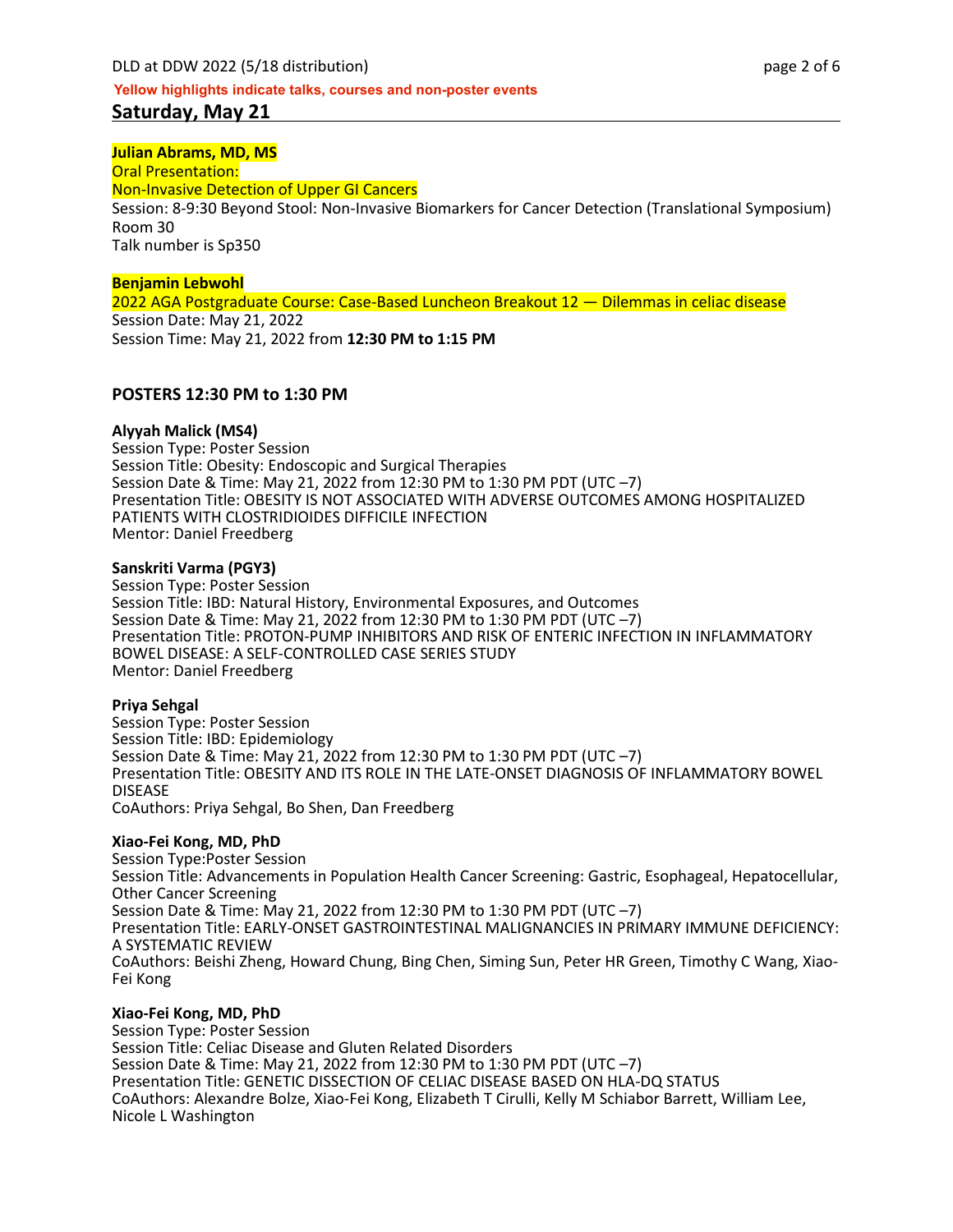## **Anne Lee, PhD**

Session Type: Poster Session Session Title: Celiac Disease and Gluten Related Disorders Session Date & Time: May 21, 2022 from 12:30 PM to 1:30 PM PDT (UTC –7) Presentation Title: PHYSICAL ACTIVITY LEVELS IN INDIVIDUALS WITH CELIAC DISEASE AND ASSOCIATIONS WITH PHYSICAL AND PSYCHOLOGICAL FACTORS.

## **Rena Mei, RD**

Session Type: Poster Session Session Title: Celiac Disease and Gluten Related Disorders Session Date & Time: May 21, 2022 from 12:30 PM to 1:30 PM PDT (UTC –7) Presentation Title: INCREASED SYMPTOMATIC RESPONSE TO GLUTEN EXPOSURE AFTER CELIAC DISEASE DIAGNOSIS

## **Charles Lightdale, MD**

Session Type: Poster Session Session Title: ASGE Posters - Stomach and Small Intestine Session Date & Time: May 21, 2022 from 12:30 PM to 1:30 PM PDT (UTC –7) Presentation Title: ENDOSCOPY-GUIDED HIGH-PRESSURE SPRAY "POWER-WASH" TO OBTAIN CYTOPATHOLOGY FOR DETECTION OF GASTRIC INTESTINAL METAPLASIA: A PROOF-OF-CONCEPT STUDY CoAuthors: Lightdale CJ, Tiscornia-Wasserman P, Sethi A, Abrams JA, Laszkowska M, Dua A, Kim J, Soroush A, Zylberberg H, Nathanson J, Hur C.

## **Bo Shen, MD**

1518 Session Number: 6290 Sat, May 21 12:30pm - 1:30pm ( Room: Poster Hall Speaker(s): Koby Herman, Ravi Kiran, Bo Shen Mo1471: CHARACTERIZATION OF ANOPOUCH MANOMETRY OF FLOPPY POUCH COMPLEX IN UNDERLYING IMFLAMMATORY BOWEL DISEASE

# **Yiping Han, PhD**

Session Title: Biomarkers for Detection, Treatment and Prognosis of GI Cancers Session Sponsor: AGA Session Date and Time: May 21, 2022 from 12:30 PM to 1:30 PM Poster Presentation Title: ANTI-FADA IGA AS A BIOMARKER FOR COLORECTAL CANCER DIAGNOSIS IN WOMEN Poster Number: Sa1082 CoAuthors: Jung Eun Baik, Li Li, Manish A. Shah, Daniel E. Freedberg, Zhezhen Jin, Timothy C. Wang, and Yiping W. Han

# **Sunday, May 22**

### **Haley Zylberberg, MD**

Session Type: Poster Session Title: Epidemiology of Gastrointestinal Disorders Session Date & Time: May 22, 2022 from **12:30 PM to 1:30 PM** PDT (UTC –7) Presentation Title: RACIAL DIFFRENCES IN GASTROESOPHAGEAL JUNCTION CANCER MORTALITY: A JOINPOINT SEER DATABASE CoAuthors: Sarah Xinhui Tan; Jennifer S Ferris; Ali Soroush; Julian A. Abrams; Charles J. Lightdale; Monika Laszkowska; Chin Hur

**Bo Shen, MD** ASGE Postgraduate Faculty Invitation Presentation: ENDOSCOPY IN THE POSTOPERATIVE IBD PATIENT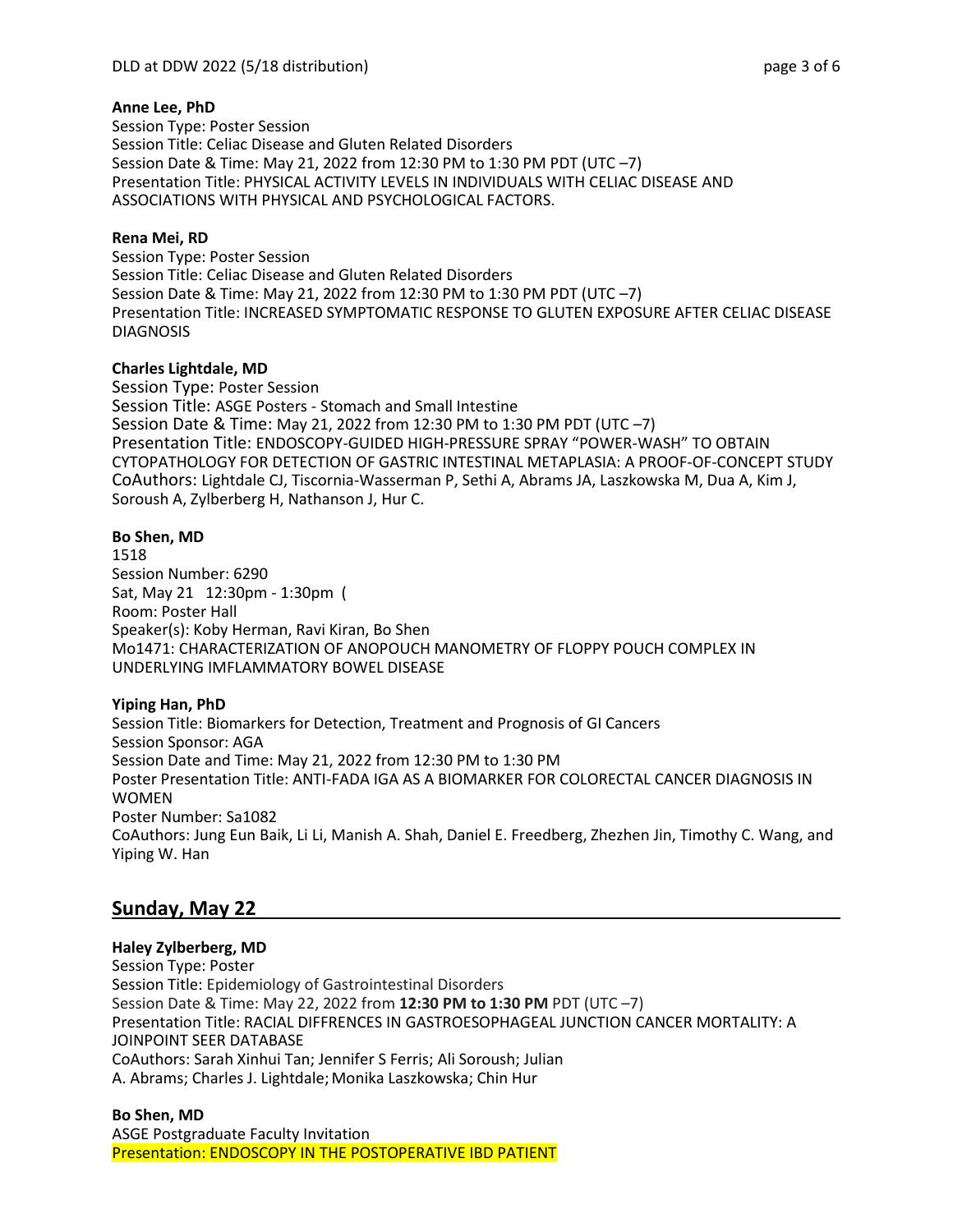Session: ASGE Annual Postgraduate Course Endoscopy 2022: Breakthrough To Excellence - Session 4 Session Type: Postgraduate Course Date: 22-May-2022 Start Time: **2:55 PM End Time: 3:05 PM** Location: 6AB (San Diego Convention Center)

### **Bo Shen, MD**

ASGE Postgraduate Faculty Invitation Presentation: PANEL DISCUSSION WITH VIDEO CASES Session: ASGE Annual Postgraduate Course Endoscopy 2022: Breakthrough To Excellence - Session 4 Session Type: Postgraduate Course Date: 22-May-2022 Start Time: **3:15 PM End Time: 3:45 PM** Location: 6AB (San Diego Convention Center)

# **Monday, May 23**

### **Bo Shen, MD** 584: VEDOLIZUMAB INTRAVENOUS IS EFFECTIVE ACROSS MULTIPLE TREATMENT TARGETS IN CHRONIC POUCHITIS: RESULTS OF THE RANDOMIZED, DOUBLE-BLIND, PLACEBO-CONTROLLED EARNEST TRIAL 20AB - San Diego Convention Center Session Number: 4110 Mon, May 23 **8:00am - 8:15am** (Pacific) Room: 20AB Venue: San Diego Convention Center Speaker(s): Simon Travis, Mark Silverberg, Silvio Danese, Paolo Gionchetti, Mark Löwenberg, Vipul Jairath, Brian Feagan, Brian Bressler, Dirk Lindner, Armella Escher, Stephen Jones, Bo Shen

### **Bo Shen, MD**

ASGE Clinical Session Faculty Invitation DDW 2022 MEETING Presentation: MULTIPLE ILEO-COLONIC RESECTIONS WITH RECURRENT ANASTOMOSIA STENOSIS: WHAT NEXT? Session: A Case-Based Approach to Endoscopic Challenges in IBD

Session Type: Clinical Symposium Date: 23-May-2022 Start Time: **8:18 AM End Time: 8:30 AM** Location: 1 (San Diego Convention Center)

### **Daniel Freedberg, MD, MS**

Moderator for COVID-19 Session Title: COVID-19 2022: Assessing the Impact and Closing Knowledge Gaps Session Date & Time: May 23, 2022 from **10:00 AM to 11:30 AM** Session Type: Research Forum

### **Priya Sehgal, MD**

Session Type: Poster Session Session Title: ASGE Posters - Clinical Practice Session Date & Time: May 23, 2022 from **12:30 PM to 1:30 PM** PDT (UTC –7) Presentation Title: POLYTETHYLENE GLYCOL-BASED BOWEL PREPARATION FOR INTERVENTIONAL IBD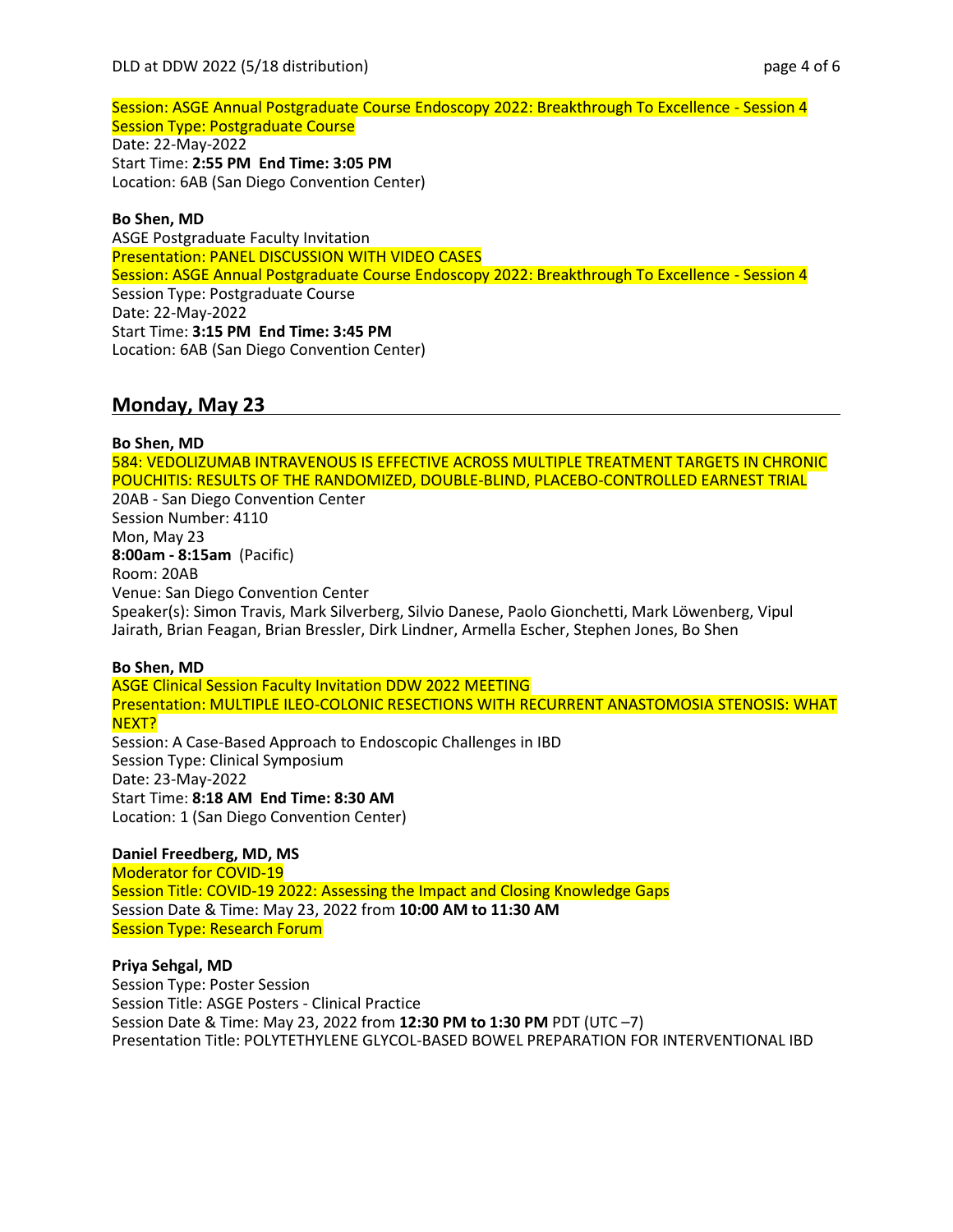## **Bo Shen, MD**

Abstract # 3694822 Presentation: MANAGEMENT OF POUCH NEOPLASIA: A CONSENSUS GUIDELINE FROM THE INTERNATIONAL ILEAL POUCH CONSORTIUM Session: IBD: Disease Complications Session Type: Poster Session Date: 23-May-2022 Start Time: **12:30 PM End Time: 1:30 PM** Location: Poster Hall (San Diego Convention Center)

# **Bo Shen, MD**

Session Type: Poster Session Session Title: IBD: Diagnostics in IBD Session Date & Time: May 23, 2022 from **12:30 PM to 1:30 PM** PDT (UTC –7) Presentation Title: CHARACTERIZATION OF ANOPOUCH MANOMETRY OF FLOPPY POUCH COMPLEX IN UNDERLYING IMFLAMMATORY BOWEL DISEASE

## **Bo Shen, MD**

ASGE Hands-On Workshop Invitation - DDW 2022 Session: Interventional IBD Hands-On Workshop/Simulation Session Type: Hands-on Workshop Date: 23-May-2022 Start Time: **1:30 PM End Time: 3:30 PM** Location: ASGE Learning Center, Hall E (San Diego Convention Center)

# **Tuesday, May 24**

# **Daniel Freedberg, MD, MS**

Moderator for host-microbe Session Title: Beyond Sequencing - Pioneering Technologies to Decode Host-Microbe Cross-Talk Session Date & Time: May 24, 2022 from **8:00 AM to 9:30 AM** Session Type: Research Symposium

### **Dan Freedberg, MD, MS**

Session Type: Poster Session Session Title: Performance Metrics, Process Improvement, Quality Improvement and Implementation Science Session Date & Time: May 24, 2022 from **12:30 PM to 1:30** PM PDT (UTC –7) Presentation Title: INFLUENCE OF THE PATIENT GUT MICROBIOME ON THE LOCAL ICU ROOM SURFACE MICROBIOME AND ON ICU ROOM SURFACE VRE COLONIZATION STATUS

### **Anil K. Rustgi, MD**

Session Type: Poster Session Session Title: Pancreatitis: Inflammation, Fibrogenesis and Immunology Session Date & Time: May 24, 2022 from **12:30 PM to 1:30 PM** PDT (UTC –7) Presentation Title: THE ROLE OF PRRX1 IN REGULATING KRAS-DRIVEN PANCREATIC ACINAR TO DUCTAL METAPLASIA CoAuthors: Alina Li, Kensuke Sugiura, Kensuke Suzuki, Jason R. Pitarresi, Anna M. Chiarella, Gizem Efe, Rohit Chandwani, Anil K. Rustgi

# **Anil K. Rustgi, MD**

Session Type: Poster Session (ePoster) Session Title: Molecular Mechanisms and Pathways in Carcinogenesis and Metastasis: Bench to Bedside Session Date & Time: May 24, 2022 from **12:30 PM to 1:30 PM** PDT (UTC –7) Presentation Title: Elucidation of mutant p53-mediated mechanisms in promoting metastatic esophageal cancer